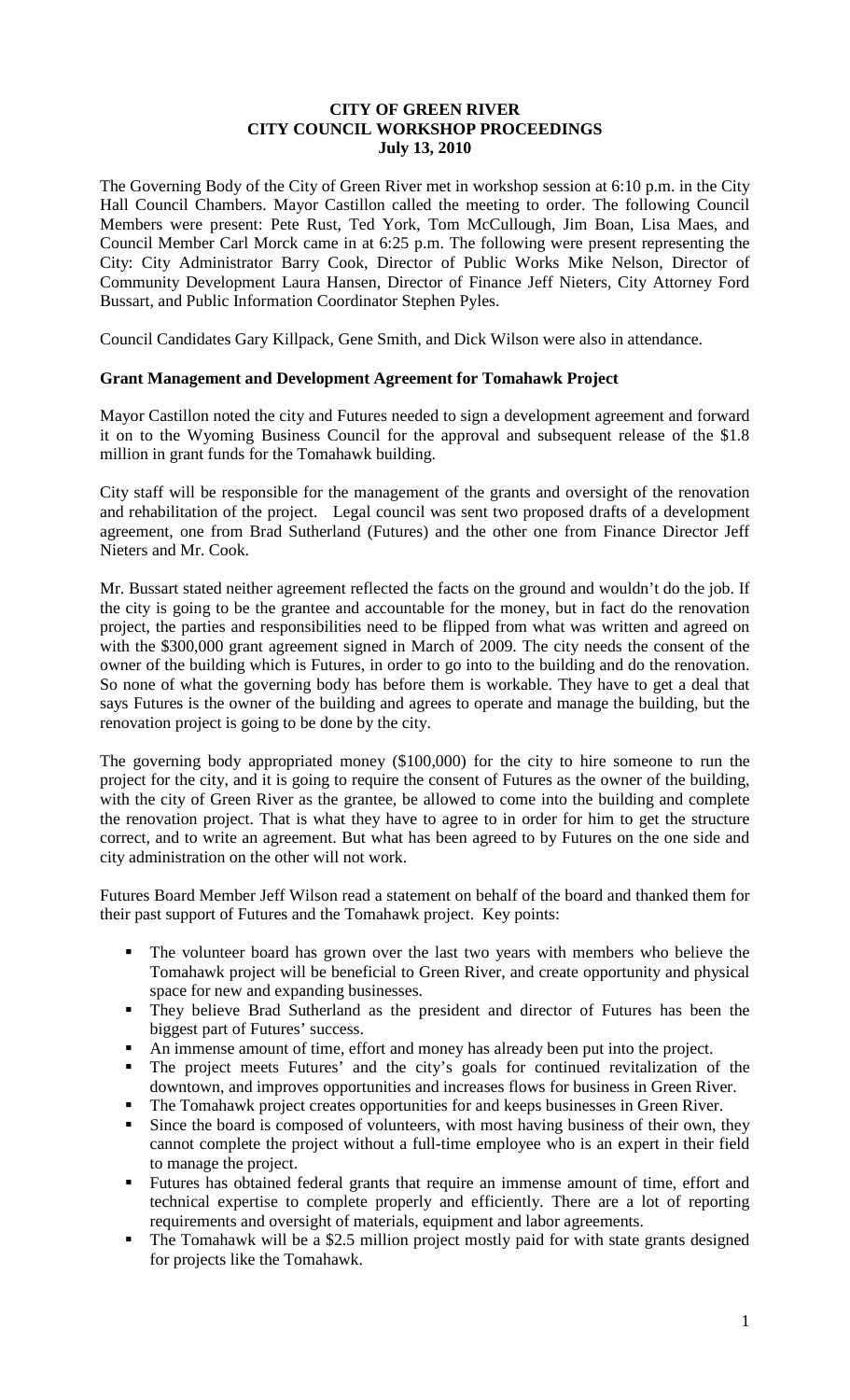- The project is going to require a full-time person to deal with the maintenance issues, tenant issues, the contract issues, grant administration, reporting and construction oversight.
- As owner of the building, Futures is obligated to the public to make sure the construction is done properly, and will be responsible for the renovations as described in the grant applications that were previously approved by the city and the Wyoming Business Council.
- The two new grants totaling \$1.8 million require the city and Futures to work together in order for the funding to be allocated. There is an eminent possibility that without continued city support Futures will have to shut down operations and the grants could be lost. The USDA loan program will no longer be available for loans to new businesses, and the Futures board, and Mr. Sutherland's expertise will be lost for potential new business development in Green River.
- The board informed Mr. Sutherland earlier in the evening, at a board meeting, that they have terminated his contract with Futures due to the lack of funding. As of July 31, 2010 Mr. Sutherland will no longer have a job with Futures.
- If the council doesn't wish to fund Futures, Futures would like to recommend the city hire Mr. Sutherland with the \$100,000 they have allocated for the project and grant management.
- Most of the work that has already been done has been done by local contractors: electrical and plumbing work, roof replacement, and asbestos removal. New windows and doors are currently being installed. Other work has been done with hundreds of volunteer hours.
- In order for the project to be successful it will take cooperation between Futures and the city. Futures will have to complete the renovation of the first floor and the basement, and continue and grow the grant loan fund. The city will need to provide a dependable base of financial support for the next couple of years.
- Revenues from the Tomahawk and loan funds are not allowed to be used to support the operations of Futures. If the city allocates the \$100,000 to Futures, Futures will seek to cover the short fall from other sources. They believe this is the only responsible way to continue serving the needs of the community.
- They believe, along with many of the citizens of Green River, that the project is critical for the downtown, the future of the existing businesses and potential new businesses.
- They urge the council to work with them and to move forward with a positive spirit of cooperation to help Futures complete the project for Green River.

Mr. Sutherland noted the \$300,000 is to be used to take care of the plumbing, the fire sprinklers, and some electrical work. The BRC grant of \$1.5 million will complete the electrical work, the heating and cooling system, and the general renovations on the second and third floors. There will be 8% or \$132,719 for architect and engineering, and \$107,952 or 6% for contingencies.

The city set aside \$100,000 for a project manager, if needed, contingent on the receipt of the \$1.8 million in state grants.

Mr. Sutherland feels the \$100,000 isn't needed for an architect or engineering since those costs are covered under the grants. The building will only generate about \$24,000 in revenues based on the current tenants. \$9,000 will be used for insurance and property taxes, leaving \$15,000 for operations, maintenance, and additional renovations.

With the support and guidance from his board, he has developed the Tomahawk renovation project for the purpose of creating more business space downtown to help start and expand Green River businesses which hire Green River residents.

He believes with \$100,000 from the city, and the \$150,000 from Futures, they have been awarded over \$2.25 million in grants. Based on this, and the volunteer labor, the final stages of the project are within their grasp.

He asked the mayor and council to please allow him to finish what he started. He has a good understanding of the grants, the building, and the project.

Responding to questions from the mayor, Mr. Sutherland stated the \$100,000 the city had set aside in the event that Futures wasn't able to continue its obligations, could be used to fund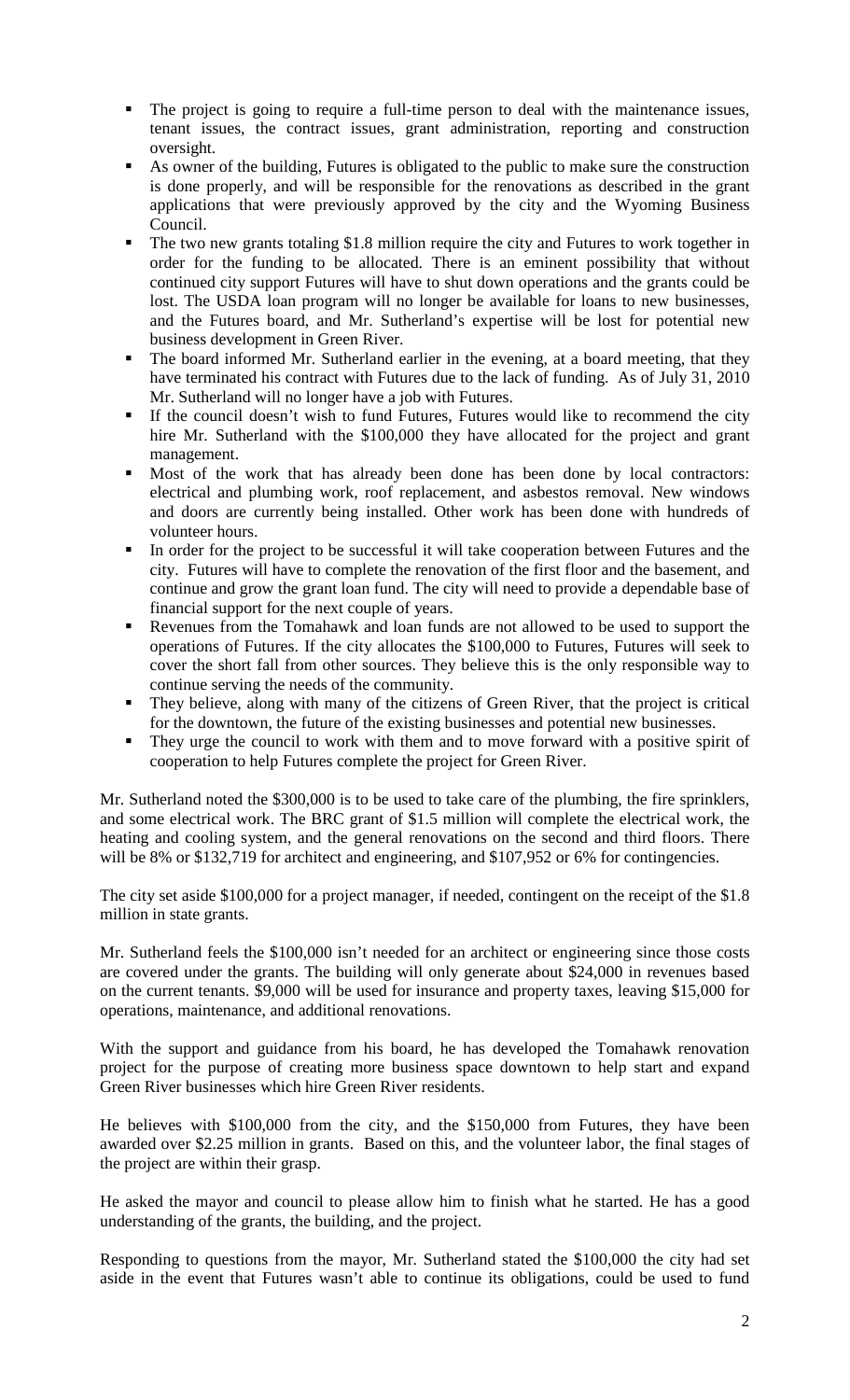Futures for one more year so the construction could be significantly completed, and they could start making arrangements with businesses that might come in. However, he believes it will take two years to complete all of the construction and to rent out the spaces. In addition, most of the businesses that have located in the building have applied for loans *(USDA)*.

Mr. Sutherland responded to questions from the mayor regarding the city taking over the management of the grants, with Futures maintaining the management of the facility. This would leave a huge responsibility on the members of the Futures volunteer board, who had volunteered to give oversight and guidance in board meetings, not to run a company.

Futures is a private non-profit corporation that has to do all the things a small business has to do, including filing income taxes. It will be very difficult for them as a group of volunteers to run the business of Futures and keep it going. They need a full-time employee to work on the grants Futures received for the window and door replacements, and the revolving loan fund grants.

Mayor Castillon stated he had been told at some future date Futures would be self-supporting, now he's being told that all the money brought in from the Futures project has to go back into the facility. So, where is Futures going to be self sufficient?

Mr. Sutherland stated some of the money coming in from rentals could go to Futures, but money from the sale of the building (six years down the road) will be reinvested in the next project for something like an industrial park. They can't expect recruitment for industry without having a place to put them. The Tomahawk project can be a stepping stone towards that.

Board Member Paul Stevens noted other communities have a public private partnership where the organization is funded 50% by the city, and the organization has to find private funding for the other 50%. So, there is a possibility Futures will need to continue to have funding from the city, but as they continue down the road together, they can use the Tomahawk as a catalysts for more projects. So the money spent by the city to fund Futures is money well spent.

Mayor Castillon wanted to know who was going to be the benefactor of the sale of the building. Mr. Sutherland stated the building would be sold into the private sector. The idea is to get the building renovated, into use, and back into private hands. Futures could hold on to the building longer than *five years* because of the revenue stream, or because they are waiting for the real estate market to come up, or whatever. But because they are a non-profit organization that owns the Tomahawk, there is no one person that can benefit financially. The money as it is generated or sold will be put back into other economic development projects.

Futures needs to find a way to take care of their operational budget, and that is why they are asking the governing body for the \$100,000. It is critical either the city or a full-time Futures employee be there to relieve the burden from the volunteer board members.

Mayor Castillon stated the city has an obligation to the Wyoming Business Council, and the citizens for close to \$3 million in grants that have been put into the hotel. If something doesn't go well with the project, the city is responsible to pay back the grants, and that concerns him. That is why the governing body allocated the \$100,000 so they could administer the money that is being applied to the renovation appropriately in accordance with their commitment to the Wyoming Business Council.

Mr. Sutherland noted all the funding flows through the city. He gets the bills, he sends them to the city, to be forwarded to the Wyoming Business Council, and the Wyoming Business Council sends the grant funding back to the city. So, the city always has final say. The city also has ultimate say on Futures meeting building codes. If Futures doesn't follow code, they don't get the building permit, and the project doesn't move forward. There has to be someone there to make sure the project is being managed appropriately as the city and Futures told the Business Council they would in the grant applications.

He hopes there is a way Futures can continue to fulfill their obligation as it was submitted with the grant agreements, so everyone will be happy.

Responding to questions from Council Member McCullough, Mr. Sutherland stated yes, he would be terminated from Futures at the end of this month. And yes, he would apply for the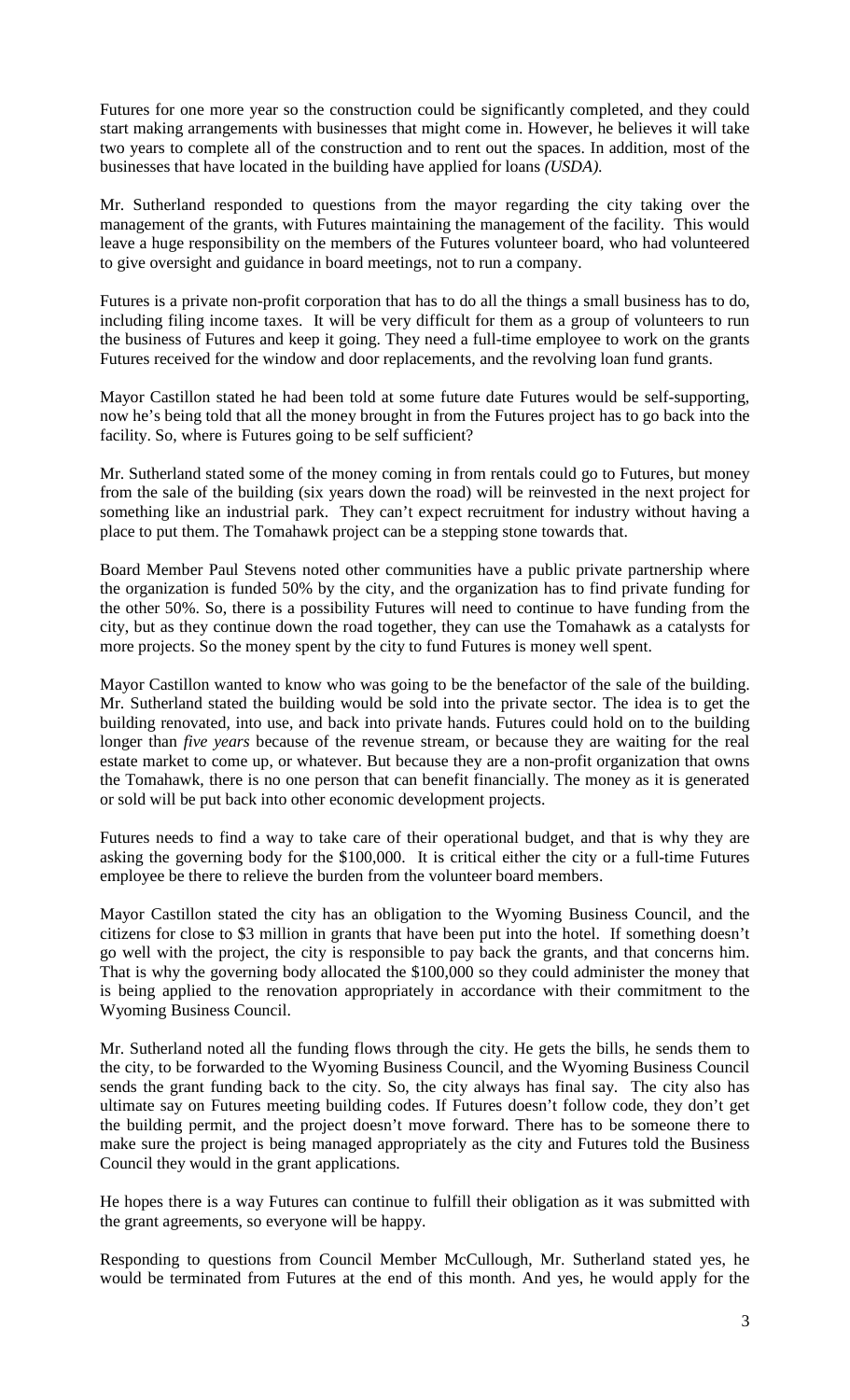position as the Tomahawk project manager, which he hopes would be included in the development management agreement.

Council Member McCullough stated he didn't have any problem with Mr. Sutherland being the city's independent project manager. He has no problem with Futures owning the building, or Futures getting all of the rent money. He has no problem with Futures having some say as long as the city is basically in control of the project. But what he sees coming down the line is: If something goes awry here, then the city is liable to make up the grant monies. If they can work together that's fine. If Mr. Sutherland is still tied in with Futures it creates another battle like they just went through. Everybody here wants the project done. It's basically whether the city and Futures can work together, and the big play is Futures wants Mr. Sutherland to be the project manager. He doesn't have a problem with that as long as he cuts his ties with Futures.

Mr. Stevens stated that was a perfect solution. They aren't asking that Futures be involved. They own the building, and would like to have a seat at the table. They don't care how many seats the city has at the table. However, Futures does have ongoing administrative costs, and the board discussed hiring Mr. Sutherland for \$100 a month to take care of the USDA loan funds, pay bills, collect the rents, and some administrative work, but that would be the extent Mr. Sutherland would be involved with Futures. They are in favor of Mr. Sutherland being an independent so he can work with the city in whatever capacity they deem necessary, and to keep him on with Futures to do the administrative duties of Futures.

Council Member McCullough stated he wants the council to have control over the whole situation. He also wants the comments of animosity coming from the board toward the governing body to cease.

Mr. Stevens apologized if any offensive comments had been made, he doesn't believe the board wants to do that, and to the extent that is happening he called out for it to cease. They are ready to move on. They want to see the project succeed, and don't want to impede the award of the grants from the Wyoming Business Council. They feel comfortable with Mr. Sutherland making decisions *as project manager* on their building. But that is up to the City of Green River.

Mr. Stevens noted that at the end of the day, when the building is sold, it will be appraised at fair market value, and they will come up with a fair value for the sale of the building, and move on to project number two.

Mr. Bussart found the word independent troublesome. If they have a project manager, the manager has to report to somebody. And since the city is the recipient of the grant and accountable for the grant, and they are going to do the project, the manager has to be accountable to somebody in the city. They need to understand the manager has to be under somebody's control and direction, and the last thing they are is independent.

Council Member McCullough stated the manager would be under the control of city, if they were paying the salary.

Mr. Cook stated he would suggest the manager would ultimately be held accountable to him. If the city wishes to enter into a contract with Mr. Sutherland, a contract would be prepared by legal council, the city would set the salary, the terms, and the hours and he would work on behalf of the city to get the project done. That is one option for the council to consider. He suggested the manager work under the Community Development Department since the Tomahawk is an Urban Renewal Project, which ultimately comes back to him as the city administrator who oversees the department. The manager would be a contract employee.

Mr. Bussart stated they could also include a proviso, as suggested by Mr. Stevens and Mr. Sutherland, which some portion of Mr. Sutherland's time could be expended for the management or the operation of the building to collect the rents, and paying the bills that would be paid for out of Futures funds. But there has to be an explicit understanding of how much of his time is dedicated to that function, visa via the function of running the renovation and construction project. Mr. Bussart stated he could make that work.

Mr. Stevens felt there had to be accountability to Futures as well, since it is their building. They want a say at the table as they have discussed. The want accountability from an independent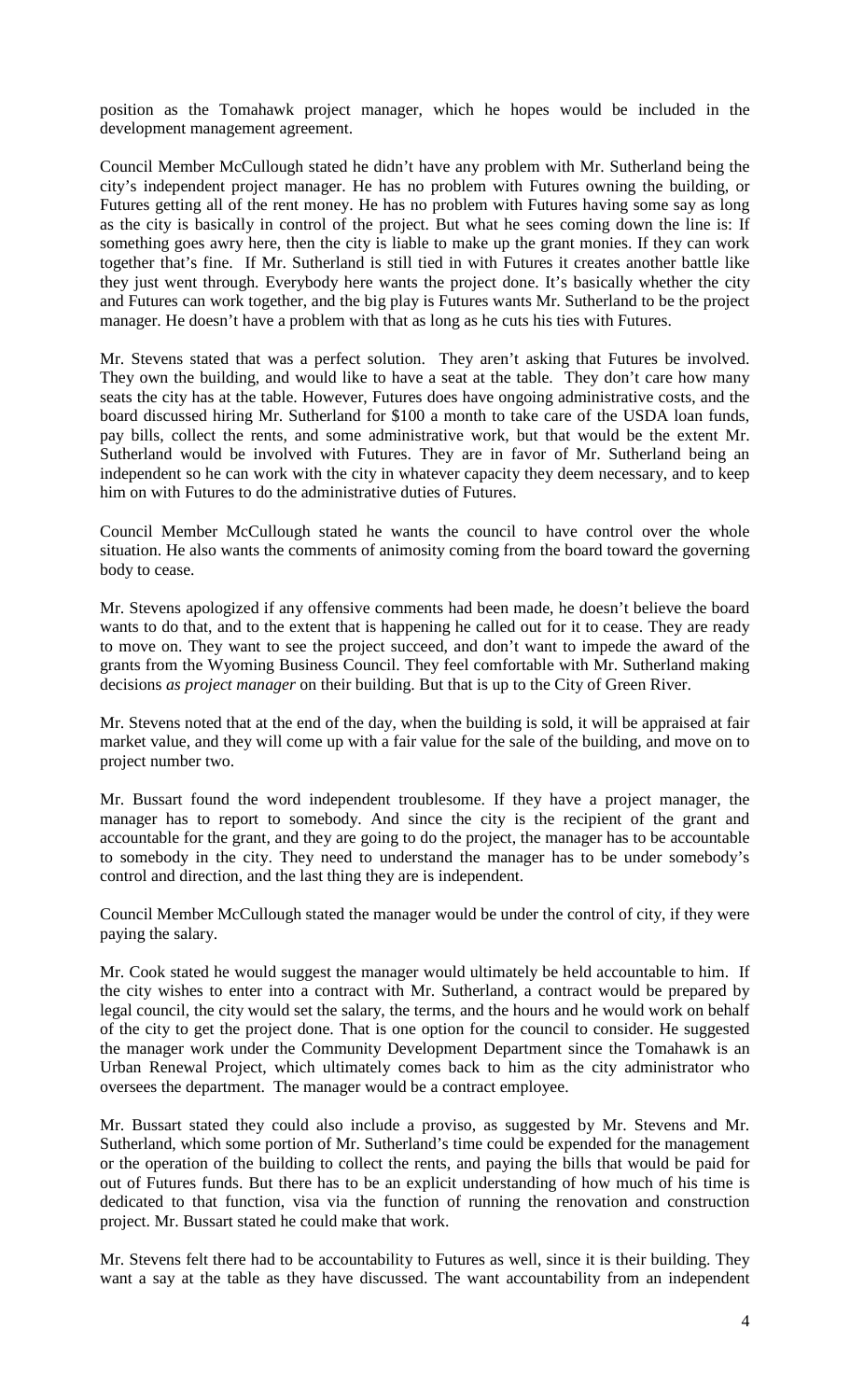contractor, who reports to the city, is approved by the city, but they also want some approval as well.

Council Member McCullough stated they could have some input, but it might not follow that their input would happen, but at least they can talk. The council can listen to their suggestions and maybe incorporate them.

Mr. Sutherland stated if he was hired as the project manager he would fully understand that the city would be his client, and his loyalties would reflect that. However, as part of his duties it would include working closely with Futures as the partner in this project. He will adjust his ways to whoever is signing the check.

Council Member Boan felt if the city gets the grant money, and hires a manager to do it, he doesn't see why Futures will need any volunteer hours from the board members or volunteers. The work should be done by contractors not volunteers. There shouldn't be anything for the board to do.

Mr. Sutherland stated the \$1.8 million in grants are basically for the renovation of the second and third floors. Work on the main floor and the basement will still be up to Futures, there is a lot of work that needs to be done yet that the grants will not pay for. So, there will always be room for volunteer hours.

Mr. Stevens added they will not be relying on an engineer or an architect to tell them what flooring to put in, what color, what sound board, what this, what paint, and this and that. There is an immense amount of decisions that need to be made which Futures will have to work with the city to make a myriad of decisions as they go through the second and third floor renovations.

Council Member Boan stated the city already had an industrial park, and Futures has never been able to get a business up there. The city still has a business park, and they haven't been able to get any businesses to come in. So it sounds good, but it's not a feasible or doable thing.

Mr. Sutherland stated the small industrial park within the city is privately owned by Andy Pleasant. The city has a business park. Futures obtained grants to put up a spec building, but they decided to go with housing instead, which at the time probably made since. If you go to the Wyoming Business Council's website you will see that very little of the funding is spent on recruitment efforts, most of it goes to infrastructure. Similar to what Futures is trying to do with the Tomahawk. Futures won't venture into the industrial park, until they have done an industry market analysis to make sure they know what types of industry would be most suitable for Green River. The council didn't want to fund the analysis. Down the road perhaps the proceeds from the Tomahawk could be used to do the study, once it starts generating revenue, if the city doesn't want to pay for it.

Council Member Boan stated he didn't see how Mr. Sutherland could split his loyalties after all that has gone on with the city and Futures. He sees him being on the city's payroll, and Futures payroll, even though it's a token amount, it's still there. Then what, after two years Futures hires him back, and they move on?

Mr. Sutherland stated he hoped the splitting of his loyalties didn't become an issue. He's hoping they are working together in a partnership of cooperation to get the project done.

Council Member Boan wants somebody independent to come in and take a fresh look at this whole proposal and draw it up and move forward with it. Futures could hire a company to manage the Tomahawk property for a percent of the revenue.

Responding to questions from Council Member Boan, Mr. Sutherland stated they currently had six paying tenants in the building.

Mr. Stevens questioned why Mr. Boan wanted them to spend their limited resources to hire the management of the building out when they could do it themselves. That is a cost Futures is not willing to bear. Mr. Sutherland stated the building would have to be generating higher revenues in order for anyone to be interested in doing it for a percentage.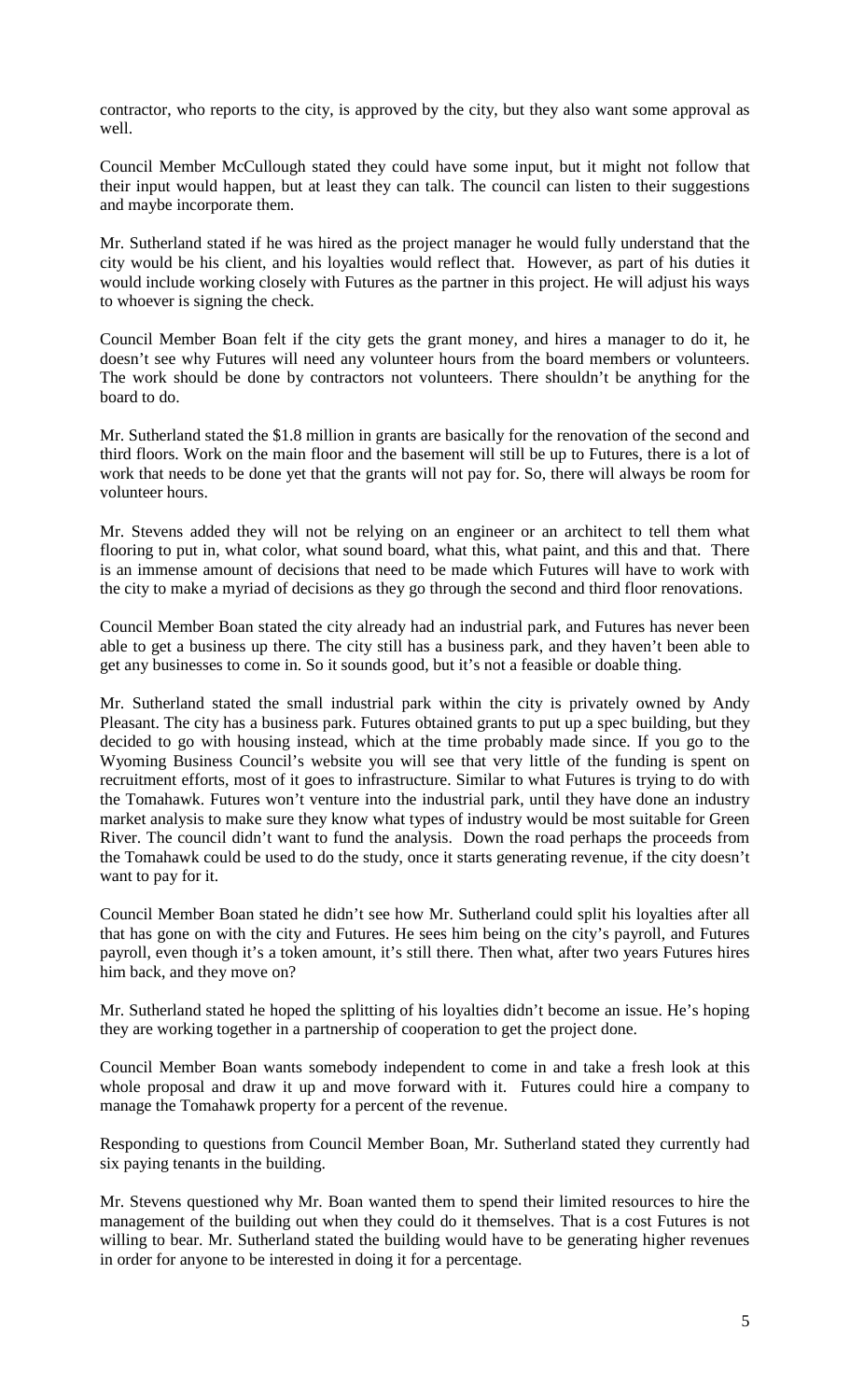In Council Member Boan's vision, Futures can set back, go for the ride, and let the city take over the project, administer the grant, complete the project, and in two years, be handed a building worth \$3 million to do with what legally they can do with whatever they want. They can maintain it, keep it for the revenue, or sell it. The building was bought with taxpayer's money, but it is Futures building.

Mr. Sutherland asked if the city wanted the building.

Mr. Bussart noted the city has a five year mortgage lien on the building; the city is required to hold it for five years by the Wyoming Business Council. The building isn't going anywhere until the Business Council allows the city to release the mortgage lien, if the city chooses to do so, before the end of five years. It is the city's building on a foreclosure if there is any default in the performance of obligation by Futures. That is a requirement of the Wyoming Business Council and is incorporated in the first development agreement he wrote on the first grant.

Mr. Bussart continued, "Let me tell you this, nobody wants to hear this probably, after an hour, but what started out here as a fairly good faith effort to try and negotiate a deal, is beginning to degenerate into acrimony and petulance, and there isn't a lawyer in the world who can write an agreement that gets rid of petulance and acrimony. So if you want to get to the deal, you need to shape up in the way you are dealing with each other, with all due respect."

Mr. Stevens stated they didn't want to be pushed off to the side. They want to be an active partner in the development of the project.

Council Member Rust felt they should focus on this year and not what is happening next year. The purpose of Futures is to promote businesses in Green River for the city of Green River. Futures and the city aren't adversaries they are partners. It's as simple as that. Everything Futures has done particularly over the last year or two, in the development of the particular project, is doing exactly that, promoting the interests of the city of Green River. The money that would be made from this project somewhere along the line, the value will be reinvested back into Green River, if not into a business park that doesn't work. The two things are quite different. He noted the council had responded to the wants of the citizens when they turned down a grant for the business park for housing, and that's what they got. In his mind, Green River Futures was established by the private sector to promote business within the city of Green River. They need to stop acting as if they are adversaries.

Council Member McCullough stated the constituents he's heard from see the city just putting in money and money. As he looks at it, this is Futures' golden opportunity, after five years, to be self-sufficient because he doesn't anticipate the city will keep on putting money into this. If they are ever going to get anything done downtown, he thinks this is the way it has to be. He's had a lot of people tell him to tear the building down. But if they are going to get downtown going, this is one way they have got to end up doing this. So, the \$1.8 million grant is the answer to this.

Responding to questions from Council Member McCullough, Mr. Sutherland stated the \$1.8 million was budgeted for the second and third floors, some of the money will be used for the electrical, heating and cooling of the first floor. There will also be an elevator in the building as well as another stairway. But the money can't be used for the renovation of the first floor and the basement. The professional estimates he has on the renovations indicate there could be \$100,000 contingency that could be used to help on the main floor renovations.

Mr. Sutherland stated almost all of the main floor renovations have been done. Electricians have been sent into the businesses to take care of the electrical; the lobby has a new business getting ready to locate there and is fixing it up. Futures will have an office to the back of the lobby. The AA redid the floor and painted. The Launder Mutt space was completely renovated before they moved in. There is still some work to be done in the large area next to the Launder Mutt, including the bathrooms and the heating system. The Busy Bee has done a beautiful job renovating her space. The doors and windows are still being installed. There is a business in the basement, the bathroom is in horrible shape, and the hallway needs to be cleaned up. He has made every dollar go as far as he could with leverage from the grants and from volunteer labor.

Mr. Stevens noted the \$1.8 million grant also covered the installation of sidewalks around the building. So the sidewalks, the exterior brick work, and the windows and doors will all be done.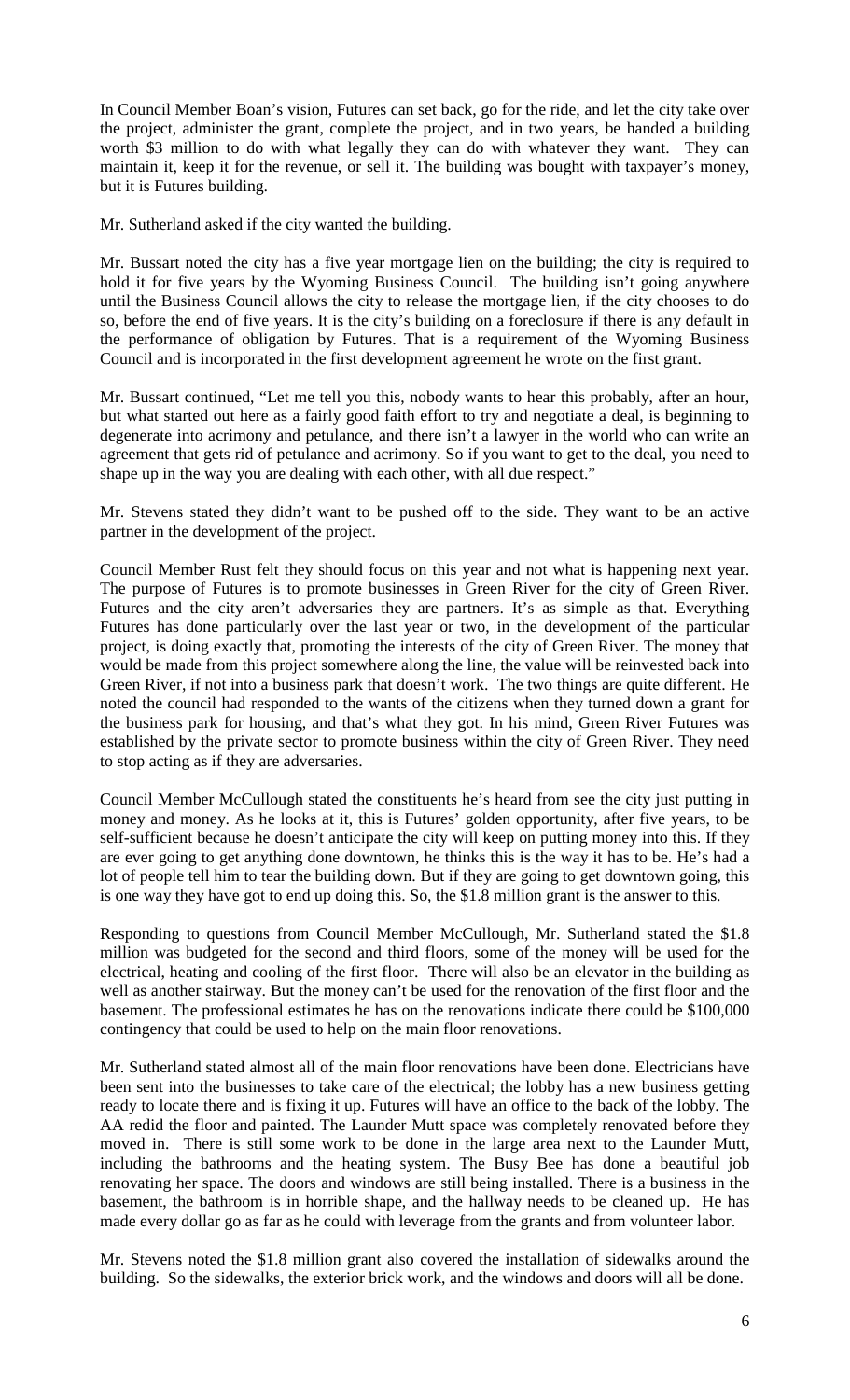Mr. Sutherland noted while some things get grandfathered in, they are making the building a safe, sound building—they aren't there yet, but they are ten times closer than they were before. There is no issuance for occupancy until all the city codes are met for each space.

So far, Council Member McCullough understands it is the wishes of Futures that the project manager be Mr. Sutherland. But if it is the wishes of council that it be someone else are they still moving forward, or are they going to be at another stumbling block?

Mr. Stevens stated it would be a difficult choice for the board. They would have to have a meeting to make a decision on it. They are a party of the contract, they aren't demanding anything, but their desire is that Mr. Sutherland be the project manager and the \$100,000 be allocated to him as an independent, and that Mr. Bussart write the contract that they can all live with, and they move forward as a partnership. They do appreciate the city of Green River and what they have done for Futures. So, let's try to move forward, that is their desire and the city knows where they stand on this.

Responding to questions from the Mayor, Mr. Sutherland stated \$132,719 of the \$1.8 million in grant funding was proposed to hire an architect and engineering. As the project manager he would go out for requests for qualifications, interview the various architects that are seeking the job, and based on the budget and their qualifications chose one of them.

The mayor noted he believed the proposal that was put together leaves \$130,000 in the fund. The city will hire a project manager and architect with their \$100,000 in order to administer the grant. The \$130,000 stays with the grant and nothing is taken out so that gives them the advantage of a \$130,000 now going into the project without having to take it out for architect or design. That was the full intent of the proposal that was sent to Futures in the agreement. It is a onetime thing, the project gets bid out, it's all said and done, the partnership comes in when the project is done and the building is completely turned over to Futures. So Futures will have \$200,000 if they go along with the agreement. So if the project manager is Mr. Sutherland at what point is he going to come in and ask for more funding?

Mr. Sutherland stated he knew it was a one year contract to come in and at least get the project material complete.

Mr. Stevens noted \$130,000 was budgeted for the architect and engineer, but if you try to hire an architect or engineer to do a design build, or construction management it will be more than that. They did not budget for that. They anticipated that Futures would continue to be funded by the city of Green River, and that they could do the project management themselves. The money is for project design not management. If they want to go to an architect and say not only will you design the project, but now you are going to manage it, they are going to ask you for a percentage of the project. And it will probably be a lot more than \$100,000.

Mr. Bussart stated either he didn't state himself artfully or he wasn't listened to, but he said again, the word independent is not in the conversation. This person will be a city employee, under the direction and control of the city administration. So, he didn't want to hear the word independent anymore, because it just ain't in the mix.

Mr. Stevens questioned how they build in that Futures is at the table too. That also has to be built in there to some degree.

Mr. Bussart stated they needed to build that in with the council, if he (Mr. Stevens) can build it in with them, than he can write it. But based on what has occurred over the last one hour and twenty minutes, he couldn't write, here come the parties and say the following. They haven't agreed to anything. The owner may have to be at the table, but a project manager has to be answerable to somebody who is a boss, and that is not the owner in this case. And if this thing turned into some kind of convoluted contractual relationship where the owner is going to allow a construction project to be done by someone else, the owner's role at the table is going to be nominal at best, primarily, because the business council requires the city to be answerable and accountable under this entire thing.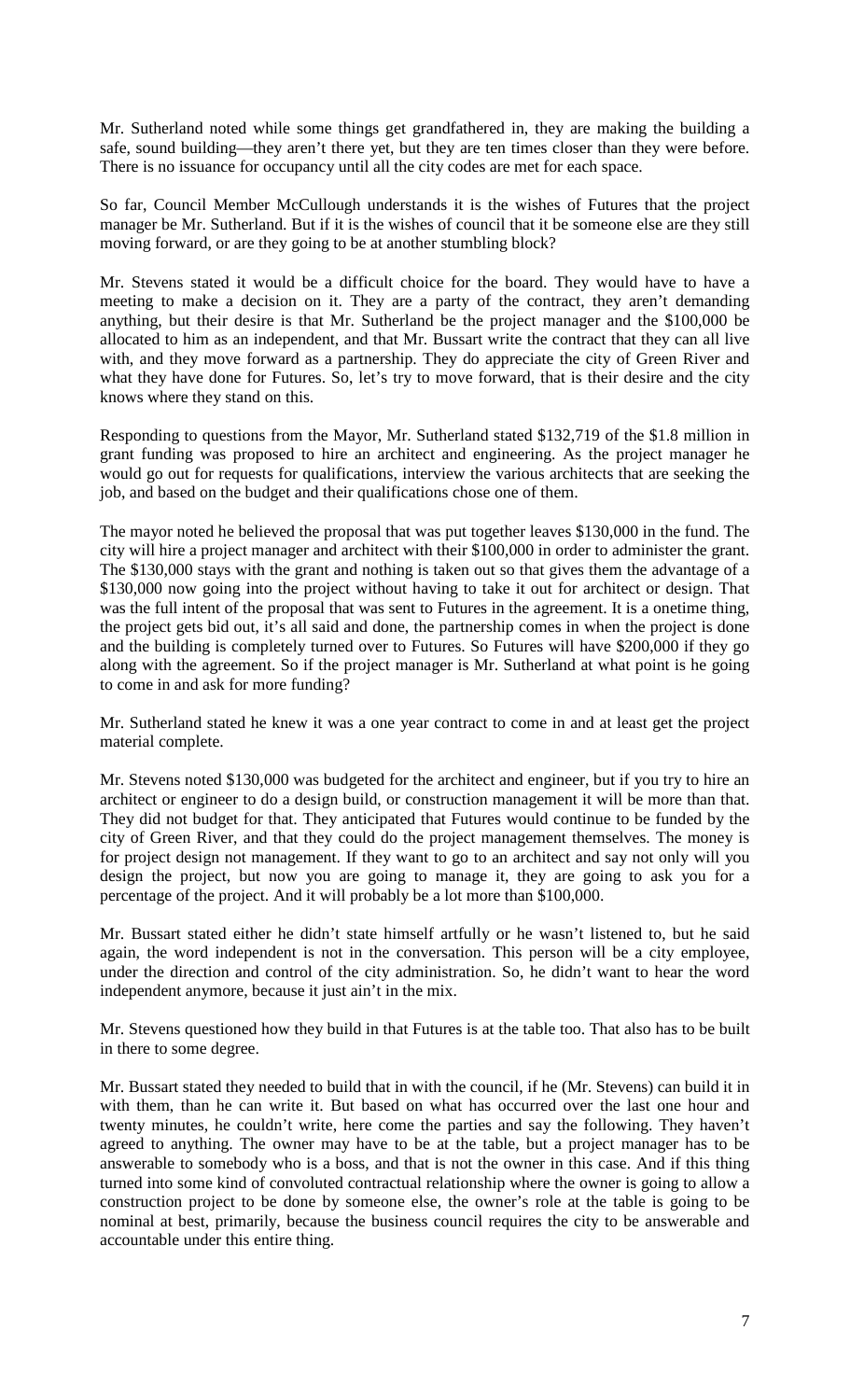He isn't criticizing any of this. He is reacting, again, to the facts on the ground created by the city council last week when they took a vote to say they weren't going to fund Futures any more. So, you aren't going to fund Futures any more that's the way it's got to be. You want to change your mind, and fund Futures, then have Futures come back to the next meeting and give them some money and give them the grants. But what he has to write right now is a contract that is based upon the premise that was adopted by this body last week, that they own the building, they get no money from the city, and the city is going to do the project. You guys have got to sort that out, and then he can write it. But he can't make it up out of "hole cloth".

Mr. Stevens said he is willing and waiting to hear a proposal.

Mayor Castillon stated the proposal had already been sent. Mr. Stevens remind him Mr. Bussart had stated neither of the proposals is workable.

Responding to questions from Council Member Boan, Mr. Bussart stated it would be a departure from customary practices, policy and procedures to put the project manager out for bid. But it can be done if that is the will of the council. They do have to put out an RFP to get proposals from people that are qualified to do the deal.

The mayor stated what he was looking at initially was pretty clear in his statement earlier, that the city will manage the grant, which is up to the city on how to do that. The partnership will be working with Futures, to set down at the table, to work together through this agreement as to how they are going to administer the working between the two groups. They need to let the city manage the grant as they see fit, and include however, the city wants to administer the \$100,000 for the project manager and see how it all shakes out. That's what he wants to see.

The city administers the grant however they need to do that, and the \$100,000 was assigned to the grant application, and so they can do whatever they need to do to make this thing come together. And if they need to use that \$100,000 as needed, if needed, so we let the city decided how to best approach that.

Mr. Stevens stated they would like to see the proposal *they come up with*, and they will get back to them.

Mr. York questioned, when the mayor said the city would administer the grant, who is that? The mayor said it would be the URA not him.

Mr. Cook stated somebody had to do the work. He doesn't have the staff to do the work. The city is responsible for the money. If the city is responsible for the money, then the city ought to have the right to hire who they want to make sure that the dollars are spent in the proper way. He thinks the Business Council recognized that when they made the motion back in Riverton, and he cautioned the council to see what was in the motion, because they sensed what happened at the last council meeting may happen, and it did. If they look at the wording *of the motion,* they want to be able to, in the event Futures rides off into the sunset because they are no longer a viable community development organization, who is the state of Wyoming going to go out and touch to hold accountable for this project. Up until now, Futures has been doing the whole thing, it's just been a pass-thru through the city, in the event that happens, which did happen.

Mr. Cook read the motion from the Wyoming Business Council:

"The Wyoming Business Council recommends funding as requested. The vote was 12/1 in support of funding both the community development block grant and the business ready community grant and recommends contingent upon the award of each other." (In other words, they got tied together.) "Should funding be awarded it will be contingent upon the Wyoming Business Council staff receiving a signed development agreement" (Like the city attorney said, the lay of the land has changed. They may have to re-title that) "between the city of Green River and Futures, including language that should Green River Futures no longer be a viable community development organization, the city will be responsible for ownership, management and maintenance of the building and project. The city is agreeable to include such language in their development agreement."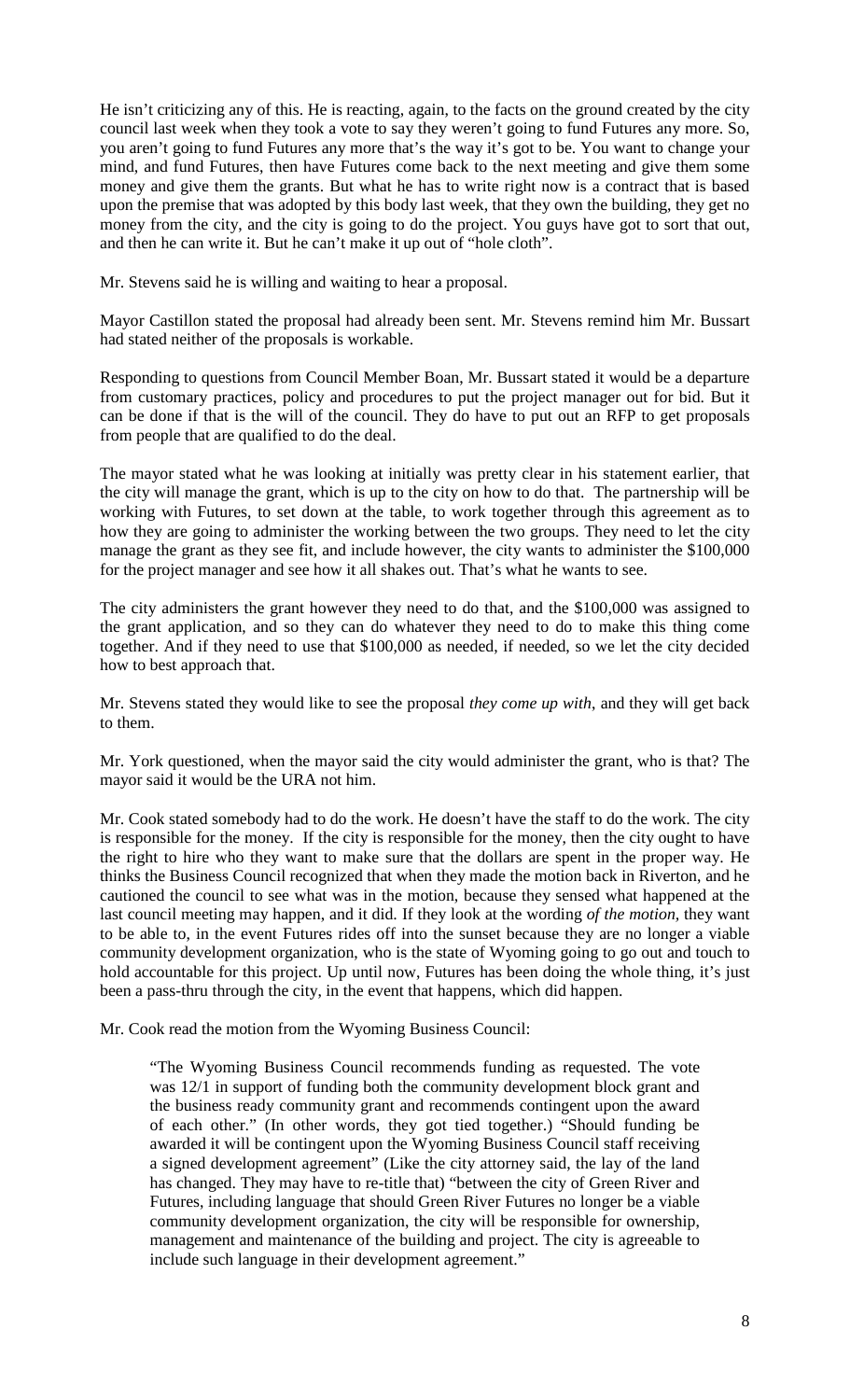In the event that Futures is no longer funded, and is no longer a viable organization, (and that needs to be defined, are they still a viable organization) the Wyoming Business Council is going to hold the city accountable for the whole enchilada. Mr. Cook's recommendation is to control everything. They (Futures) will still hold the deed, and they will continue to manage the building, because the city is going to be held accountable, according to this motion, for basically everything.

Mr. Bussart added, if Futures ceases to be a going concern, they violated the development agreement, and therefore the city forecloses on the mortgage, therefore the city becomes the owner of the building, in which case the city has everything including ownership.

Mr. York asked for clarification. If the mayor said the city wants to run the project. His first concern is can Community Development effectively operate and handle running the project? His second concern is, aren't they going against the very arguments that the mayor and some of the other council folks have mentioned, and that is government competing against the private sector. You talk about competing against the private sector the mayor wants to run it.

The mayor said he didn't want to run it, it is their building. The city does not want to be in the hotel business, and he wants to make that perfectly clear. However, they are going to, however that is going to happen, if Futures happens to cease to exist, that is going to be something else they will have to address. And that will have to be something else they will have to work with the Business Council and what he foresees there is the fact that we need to hire somebody to manage that project and get the city of Green River out of that for at least the next five years. He doesn't know how that is going to work.

Council Member York stated that is why he asked for clarification. When he asked who was going to run the project, the mayor had stated us. So, Mr. York thought the city was going to run the project. That is why he asked if Community Development was going to do that. He has visited with those folks and they don't want the project.

The mayor stated they don't want it period. For one thing we can't take the money. Where are they going to put the money if the city operates this concern? And that is the whole issue, the way he sees it. Somehow or another they are going to have to figure out a way to either higher a manager, to run the concern, until we can get out of the business. So for some reason or other they are in it, and we don't want to be there. That is where he stands on that, and he thinks this is the way a lot of them have been looking at this.

Mr. Stevens stated their desire or suggestion to the council is that Brad Sutherland is qualified to do this job. They do not, back to Mr. Boan's comment, want to step aside for three years and then have their building given back to them to sell. They are requesting that they be an active participant at the table through this process. So, if they can hear some suggestions that accommodate those things ….

The mayor stated he didn't see any problem with that. That was one of the issues they talked about with Mr. Sutherland, that Futures would continue to run the building. All the city is asking for is that they administer the grant, do it on their own, in order to make this happen. As far as Futures is concerned they will continue to do what they need to do in order to run the operation.

Mr. Stevens stated they wanted to be involved with the second and third floors development.

The mayor stated absolutely.

Mr. Stevens responded then they could do a deal then.

Mr. Sutherland suggested that a statement in the contract address if there was a significant material deviation from the floor plan that was proposed in the grant application, that both parties must agree to it. He thinks that will alleviate a lot of the concern that the city might do something different in the construction than what Futures had planned. And because they all have been talking about they don't want to get the city in trouble on the \$2.1 million, they should be following the grant application. So if the contract states there will be no material changes to the floor plan of the building without both parties consent, he thinks that would alleviate a lot of concern on both sides to make sure that the project will be managed and the construction will go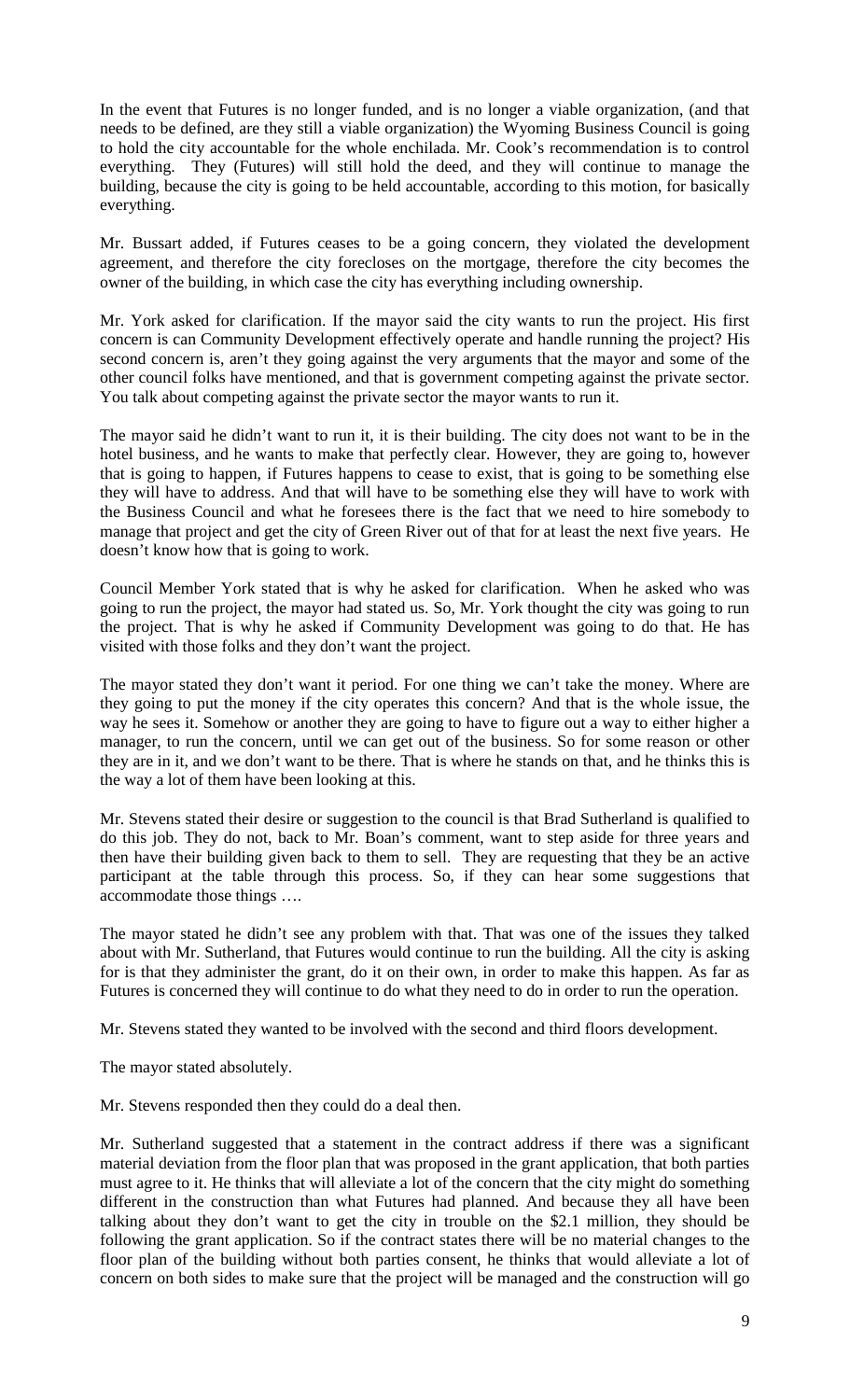forward appropriately. He doesn't think people care too much about the colors, schemes and some of the other minor details, but if we do that much, he thinks they will be in good shape.

The mayor felt what needs to be addressed is not so much that they don't deviate from the floor plans but what we need to do is look at what the architects are going to recommend for the amounts, and that is where they need to be with the negotiation stages between Futures and the city. Whatever they come up with, that is the way they would like to see it. Again, so who is controlling the grant, and he thinks that is something they need to address with negotiations with the city down at the table with Futures to look at, and that is what he believes he told Mr. Sutherland when they had their meeting, that they will definitely sit down and work through the issues. However, the city would administer the grant, and however, they come up with a management and or a \$100,000 if they need to use it in that respect.

He asked Mr. Bussart if it was clear to him. Mr. Bussart stated it was too vague for him to write up at this juncture. He will take a run at something if Ms. Hamilton will send him a verbatim set of minutes.

Ms. Hamilton stated she didn't have anything she could give Mr. Bussart to write up. There hasn't been a clear consensus.

The mayor stated he would start all over again. He started, but Ms. Hamilton was still confused by his terminology.

Mr. Bussart tried to clarify… the city is currently administering one grant, or one project. There are two grants out there that are contingently approved, depending upon the construct of an agreement between Futures and the city, and the city will not only manage the grant, but they are going to do the project. And if Ms. Hamilton will get him a verbatim set of minutes, or a recording of the meeting, since he has people that can type up the recording in four hours, he is sure he can do a preliminary draft of something.

Council Member Maes also tried to clarify that really the city has been controlling the money. The grant money doesn't go to Futures. A lot of people think that when the grant is approved the money is given to Futures. The grant money is not given out until some of the work is finished, and finished according to the grant, then the bill is submitted to the city and then it is paid through the city Finance Department. So that is being watch over very carefully. The people in Finance are very meticulous at their job. She agrees with Ford, he needs to have some solid basic things to go off of, and she agrees with what they are saying up here is they need a project manager, she agrees with the architect, she believes they still need to hire an architect out of that grant money to go in there and design that. Because they are right, engineers will charge a lot of money to come up with a design. And she thinks that Futures should have a say at the table, and she thinks that is all they are trying to do here is just say, let's go ahead and get either a memorandum of understanding or not an independent contract though, but a contract for services. So, if you are going to contract with Mr. Sutherland, to be the project manager, then it is with the city for a contract of services. Is that correct?

Mr. Bussart stated he thought that was correct. Here is what he thinks he can do. If everyone will give him a little bit of time to think this through, based on what he has heard here tonight, and if he reviews the tape, he thinks he can do some kind of preliminary draft that's still going to be pretty broad based, but will give them all a point of departure to set down and begin to discuss some of the things they are talking about. Like the fact that the city will consult with the Futures board in making choices, among choices provided to them by the architect, that kind of thing. He thinks he can get a construct for that to become a point of discussion. But that's not going to be a final agreement, but it will get them started.

## **Review of the Green River Main Street Program**

Ms. Hansen stated she needs some direction from the governing body on whether to continue the lease for the Main Street office. She discussed the status of the Main Street Program and where they are moving with it. There was a lot of discussion during the budget process, but in the end it was determined to move forward with the program even though Green River's program is going to need a lot of work to resolve some of the problems that have developed over the last year.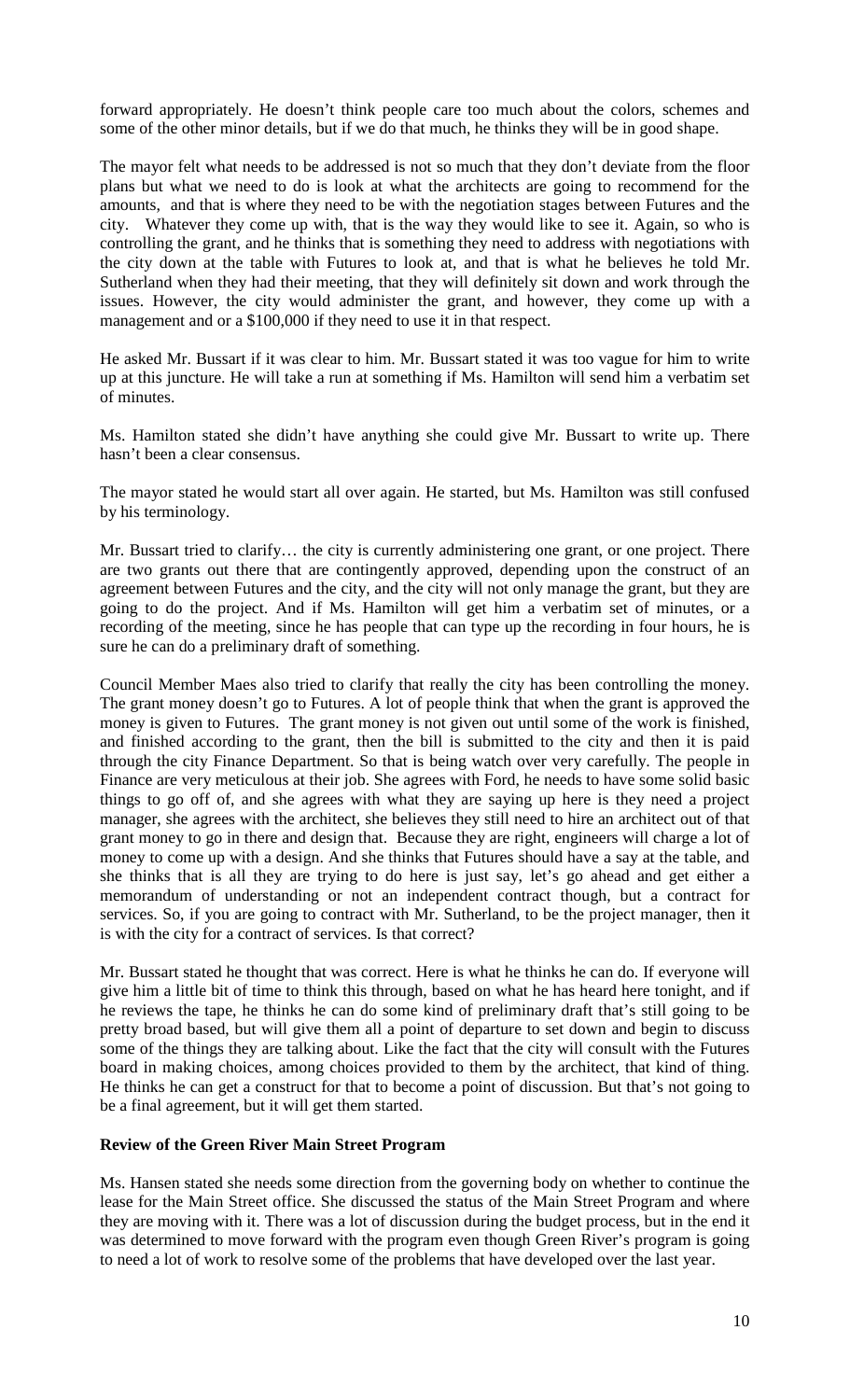The Main Street budget was significantly reduced from \$101,906 to \$38,207 but there are adequate funds in the budget to allow for rebuilding the program and to continue the Main Street events (i.e. Farmer's Market, Trunk or Treat, and Liberty Day).

The coming year will be for planning. The Main Street Board will be working with other organizations on downtown plans, including working with the Urban Renewal Agency on revitalization plans for the Main Street area.

A new position was created after the resignation of the Main Street Manager titled Urban Renewal Agency/Main Street Administrator. In other municipalities Main Street and the Urban Renewal Agency are operated in conjunction with one another. Currently the Main Street Board and the Urban Renewal Agency are two separate boards. The new URA/Main Street Administrator will be the staff liaison for both boards to help improve communication. John Dahlgren has been appointed to the new position.

The city has a lease, with a termination clause, for the Main Street office, with Gordon Gunter that will end on December 31, 2010. Since Mr. Dahlgren's office is located in City Hall which is in the Main Street District, it meets the Wyoming Main Street requirement for a "downtown" office location. Ms. Hansen would prefer they terminate the lease with Mr. Gunter, because she prefers her staff be at one location. Therefore, her recommendations is to terminate the lease with Mr. Gunter.

Wyoming Main Street has expressed concern regarding two of the ten items they require be met in order to participate in the Main Street Program:

- She believes the office location at city hall, and the budget for FYE2011 meet the requirement to maintain a downtown office, and budget for the necessary travel and operating budget for the local manager.
- She believes the new position of Urban Renewal Agency/Main Street Administrator will meet the requirement "to employ a full-time local manager for the Main Street Program, who shall be responsible for the day-to-day administration of the Main Street Program. The Board of Directors shall develop a job description setting forth the administration responsibilities and compensation of the local manager."

Addressing questions from the Mayor, Ms. Hansen stated there are currently five of the seven required board members.

Mr. Dahlgren stated they are required to have at least seven and no more than nine board members. They currently have five. The URA has all of the five board members required by state law.

The Mayor really wants them to look at Main Street. He believes the whole business is broke. He wants a detailed explanation on how the URA and Main Street are going to work together, along with a strategic plan for Main Street. He wants to see what direction they are going to be going. He would like them to include the Branding study in their plan. He wants to know how they are going to populate the boards and committees. He wants to hold a meeting that will include the downtown merchants and the two boards to determine the direction they are going to go from here. He wants the meeting facilitated. He wants citizen participation at the meeting also, along with the downtown merchants.

Mr. Dahlgren explained it had been his intention to present the re-organization plan at the August workshop.

Council Members McCullough and Rust stated they would go with staff's recommendation to terminate the lease.

Council Member Boan stated he would go along with the termination of the lease, but he wanted to see some signs on Flaming Gorge Way giving directions to the new location at city hall. He doesn't want the Wyoming office to think they have swept the issue under the rug. He believes Main Street is a viable part of what they want to do, and will be an asset to the city to continue the program. He noted there are no signs that tell people how to get to city hall.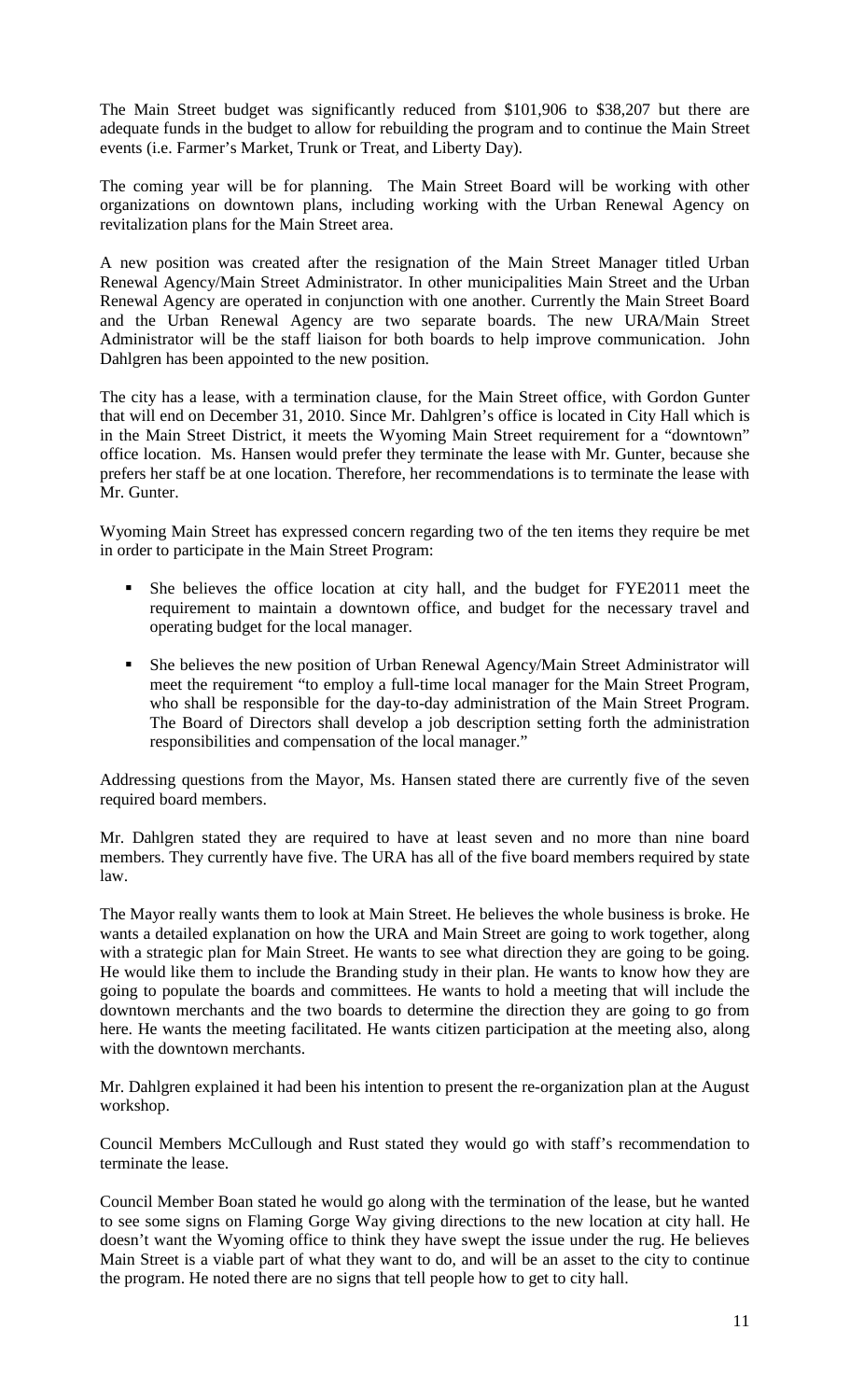Ms. Hansen noted Mr. Dahlgren has been working his tail end off over the last month. They had a lot of volunteers show up for the Farmer's Market. Participation has increased over the last two months and she believes they are headed in the right direction, based on the phone calls she has been getting. She noted that during her budget presentation she had stated she would be reviewing both the URA and the Main Street program and rebuilding them.

## **City Administrator's Report**

Mr. Cook presented the following:

- 1. Comments sent in with the utility bills regarding:
	- A designated area for branches, leaves and a compost site for residents to get mulch

Mr. Cook noted it is a great idea and staff would like to look at options. The city had a mulch pile several years ago located down by the horse corrals. However, many residents threw garbage into the pile, which took staff sometimes days to separate the green waste from the garbage waste. So the mulching pile was abandoned. If the city starts another pile, he would recommend the area be fenced and manned, which means more expense and more personnel.

• Paving of New Mexico Street

Mr. Cook stated the city acknowledges that New Mexico is very bad. This budget year all street improvements were cut from the budget due to declining revenues. If the revenues come back, or if the state legislature chooses to give additional funding to local governments, New Mexico Street will certainly be placed at the top of the list for repaving and repair.

■ Nuisance Yards

Mr. Cook noted that currently under the Community Development Department we have the property management code that Ladale Britton oversees. Staff has been very aggressive, and Mr. Cook believes they have excellent success getting a lot of properties cleaned up and improved. So if there are citizens out there that have concerns or properties they would like staff to go take a look at, please contact the Community Development Department for the enforcement of the property management code.

Trailers being parked on the streets

Mr. Cook noted the city has a five day parking ordinance which states "it shall be unlawful for the owner or operator of any motor vehicle to park or allow the same to be parked on any street or alley within the city for a period of more than five consecutive days in a fourteen day period. It shall be unlawful for any owner or operator of any towed vehicle to park the same on any street or alley within the city other than loading and unloading purposes which shall not exceed seventy-two hours in a fourteen day period." Staff will be taking a look at the ordinance to see if it can be reworded. It can be very difficult for the police department to try and enforce the ordinance, marking vehicles, and marking trailers, they try to do the best they can. There are problems when a neighbor complains, but the owner denies the vehicle or trailer has been parked in violation.

2. Another issue that has come to his attention is the placement of campaign signs, i.e. the placement of several on city property at the corner of Uinta and Monroe. The Community Development Department will be contacting the campaign managers of all the candidates to remove their signs. Campaign signs are not allowed to be placed on city property. They can be placed on private property with the permission of the property owner. A notice has also been placed in the paper to let people know campaign signs are not allowed on city property.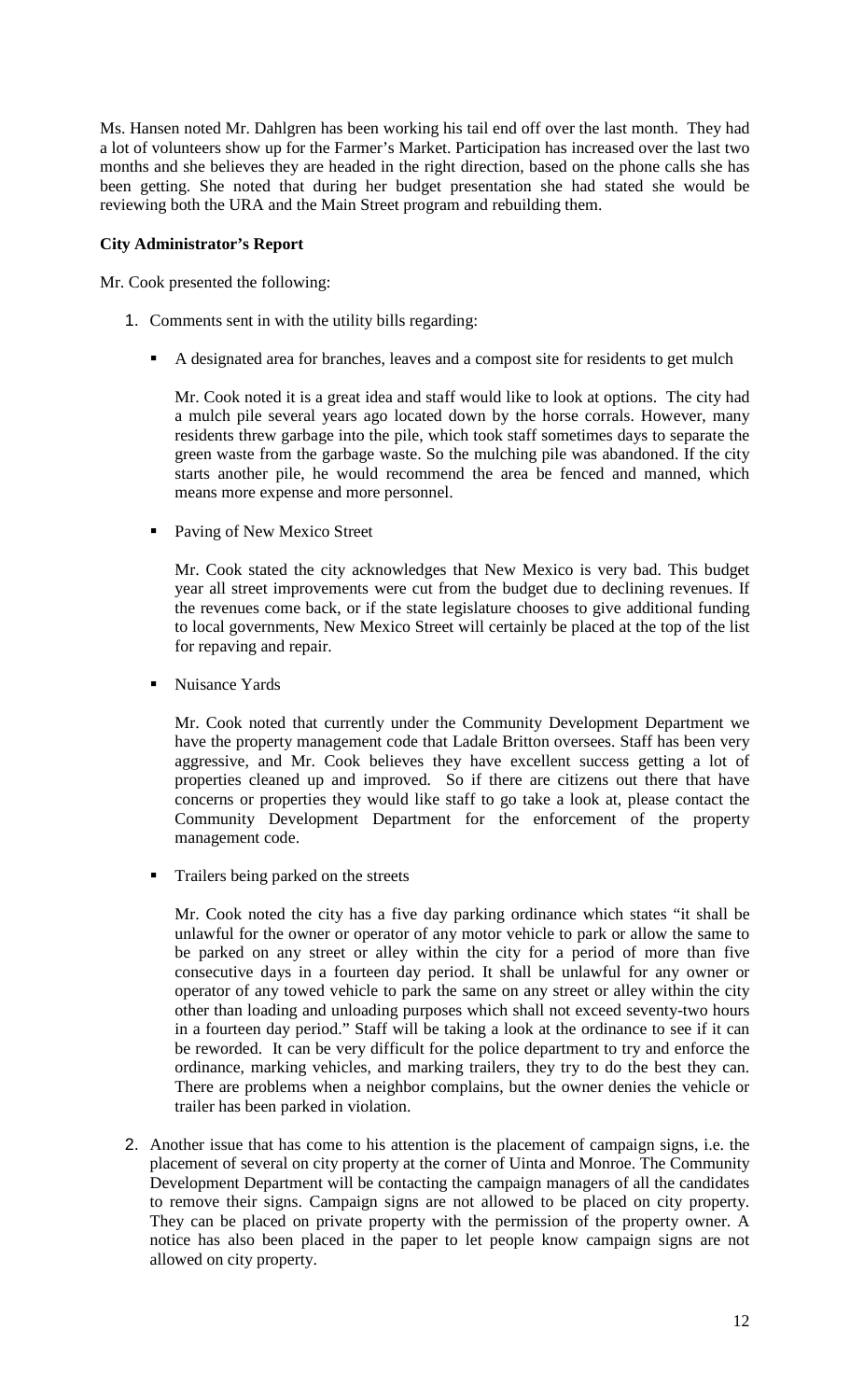3. He received an email from the University of Wyoming regarding a group called the Associate Research Scientists. The group monitors and takes a look at all the services the city provides and then gives feedback on the results. There was a lot of talk tonight about what the citizens want and think. He would strongly suggest that the city of Green River consider doing a citizen service survey. Laramie just got a 100 page report on the services they provide and what the citizens think. It is an excellent tool Laramie's staff has been using to try to set policy and direction on what type of services and at what level they need to be provided to the citizens.

Mr. Cook handed out a copy of a service analysis completed by Cory Draycott on what the city has done in the past.

He would like the governing body to seriously consider hiring someone, this year, to do a very statistically correct documented report on what the citizens want and what they think about the city services that are provided in the city of Green River. It would prepare the way for the governing body on January 2011 to help set policy and where they want to provide funding for their service levels, because they will have the input from the citizens. He believes the last survey was done in 2002. The public information coordinator could coordinate the project.

4. SWEDA Update, and Update on Sidelines Restaurant

Michelle Hostettler handed out the first draft of promotional material for Green River to be given to business people considering moving to Green River, Rock Springs or the county.

She stated SWEDA is working with Eleutian's Technologies out of Ten Sleep, Wyoming for a teaching center in Green River. She and Jeff Nieters have also met with the company in Ten Sleep. Eleutian's will be coming back to Green River for their board meeting on August 8<sup>th</sup>. They teach English to Koreans, and are going into China, Japan, and Brazil.

Macula and Sweeney will be coming on August  $23<sup>rd</sup>$  through the  $25<sup>th</sup>$  and will be evaluating the aesthetics and the infrastructure of Green River, Rock Springs, and the other small towns of Sweetwater County. There will be a community meeting on the 24<sup>th</sup> when they will report back to the governing body and interested citizens about what they saw while they were here, and what they see as our potential for growth. In the future, they will be working with SWEDA on how to contact people and how to find people who fit our demographics and profile. They are being co-sponsored by Commerce Bank.

August 14<sup>th</sup> will be their first barbeque cook off and fundraiser. She invited Green River to enter a team.

She met with Community Development and Mr. Cook earlier in the day regarding future projects.

Ms. Hostetler announced they would be moving to a new location at the Commerce Bank building. They have been given a place for five years rent free.

The demand for the workforce training grants has increased. She has requested \$32,000 in the last eight days, and today she had requests for six more grants. People are using the grants to stabilize and make their businesses stronger.

Responding to a question from Mayor Castillon, she stated she can seek USDA loans, and is currently doing so.

She noted the public hearing for the grant application to the Wyoming Business Council for the Sidelines Parking Lot will be held on July  $20<sup>th</sup>$ . The grant is due by the  $26<sup>th</sup>$ . She hopes they will get the same response they did the first time. She will be meeting with Mr. Pilcher on Thursday.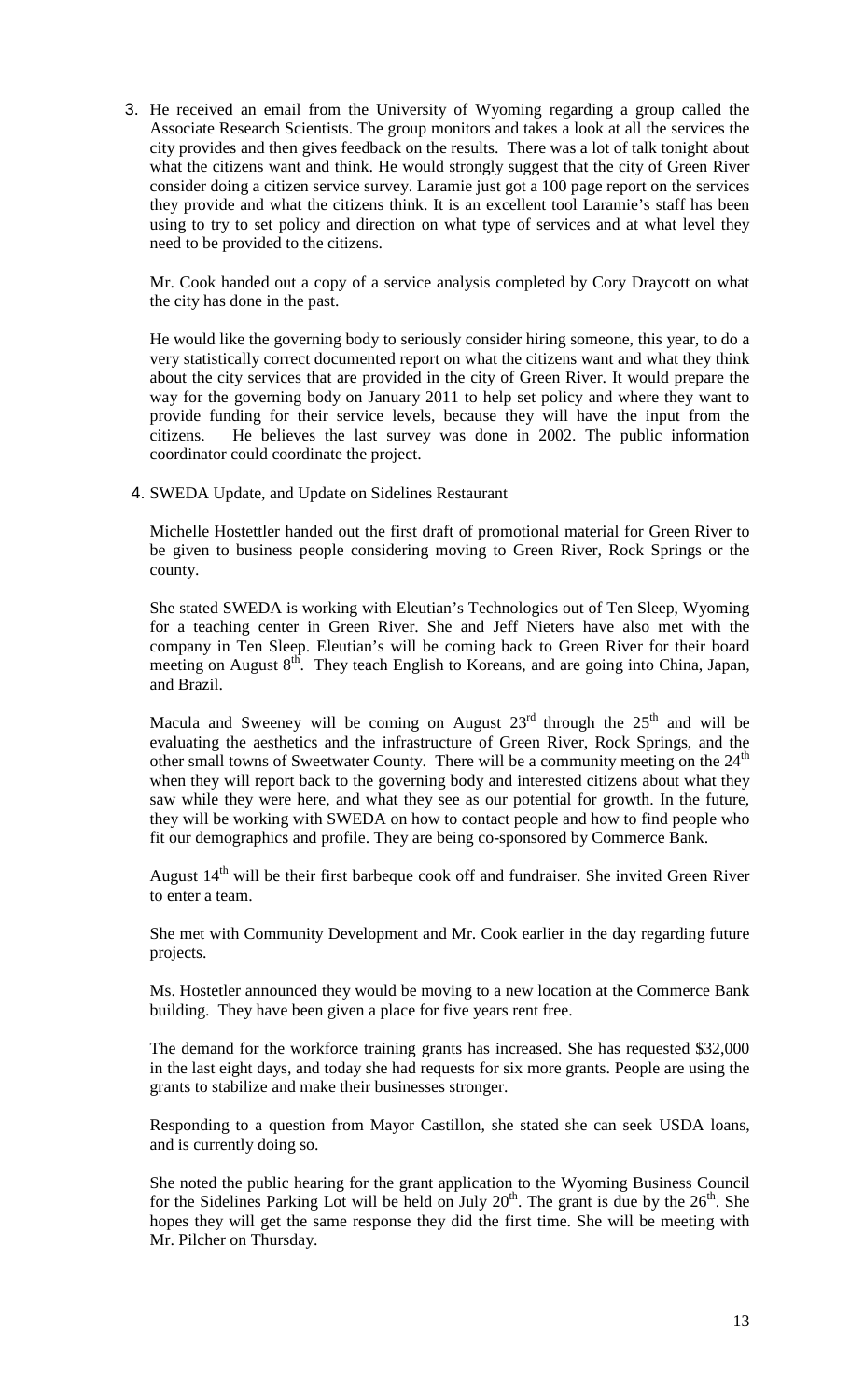Mr. Cook stated Mr. Pilcher has agreed to build a building and purchase the footprint of the building on land from the city. He has also agreed to lease the parking lot surrounding his building, at a reduced rate, which he is required to do by code to provide the required parking spaces for a restaurant.

The city agrees to pay for the construction of the entire parking lot, from the street all the way back which includes curb, gutter, sidewalk, paving and lighting of the parking lot. The city hopes to pay for it with the business grant that Ms. Hostetler is submitting to the Wyoming Business Council on the city's behalf.

In order to proceed with the development of the parking lot, the city needs a site plan in order to know where the building will be located, so we can prepare the deed with the exact dimensions. The city also needs to know the elevations of the property so it can be drained properly, and the paving can be put in properly. So a survey needs to be done to get the elevations. Normally there are three options, the developer can pay for that information up front, the city can pay for it on behalf of the developer and the costs would be included in the grant application. So the work to do the survey, elevations and to get the data information to prepare the site plan, in order to move forward for the imprint of the building and the design of the parking lot, is all going to be funded through the grant application. That means they won't come out of city funds, the developer is not paying for it, it comes out of the grant. But it also means that no work is going to be done until the grant is awarded, and then we can proceed from there. As long as Mr. Pilcher, and the governing body understand that, and Mr. Pilcher doesn't come to the city and ask why the city isn't doing the elevations and getting the data so he can do the site plan.

Nothing will happen until the grant has been awarded.

Council Member York asked if they have a solid commitment from Mr. Pilcher.

Ms. Hostetler stated Mr. Pilcher has signed a development plan, and will sign a second one. There are two things we need to remember, the restaurant is one aspect of the grant. The parking lot will also support future growth up from the proposed restaurant further up the hill. Mr. Pilcher is committed to building the restaurant, and the future development is the second part. It is a restaurant with a family component.

Ms. Hostettler stated Mr. Pilcher has re-committed to the project in the last two weeks.

## **Mayor and Council Reports**

Council Member Morck felt the meeting had been fruitful, even though things were still a little foggy. He thinks they have made real progress. They defined some areas and some things that have to be sorted out, but they all know what they are now. He believes it is a large step forward.

Council Members McCullough, Boan, and Maes had nothing to report.

Council Member York stated he had received several calls from unhappy citizens regarding the Flaming Gorge Days concert, because of some of the language and that sort of thing *(in the music*). He also received several calls about the new recreation center hours not being beneficial for shift workers, and the reduced amount of free time in the swimming pool.

Council Member Rust reminded everyone to go the Farmer's Market.

Mayor Castillon stated he had been invited to participate in a field trip, on Friday of last week, sponsored by Field & Stream Magazine. There were a whole host of photographers, people from the newspapers, Rock Springs Chamber of Commerce, the U.S. Forest Service, and many other groups. Jerry Taylor from Lucerne sponsored most of the event. There was a large turnout. The focus of the event was primarily on the opposition to the trans-basin water diversion project.

There will be a meeting at the Rock Springs Chamber of Commerce, on Monday, July  $19<sup>th</sup>$  to meet with the local folks regarding the diversion project. People from the Army Corp of Engineers and the EPA will also be present.